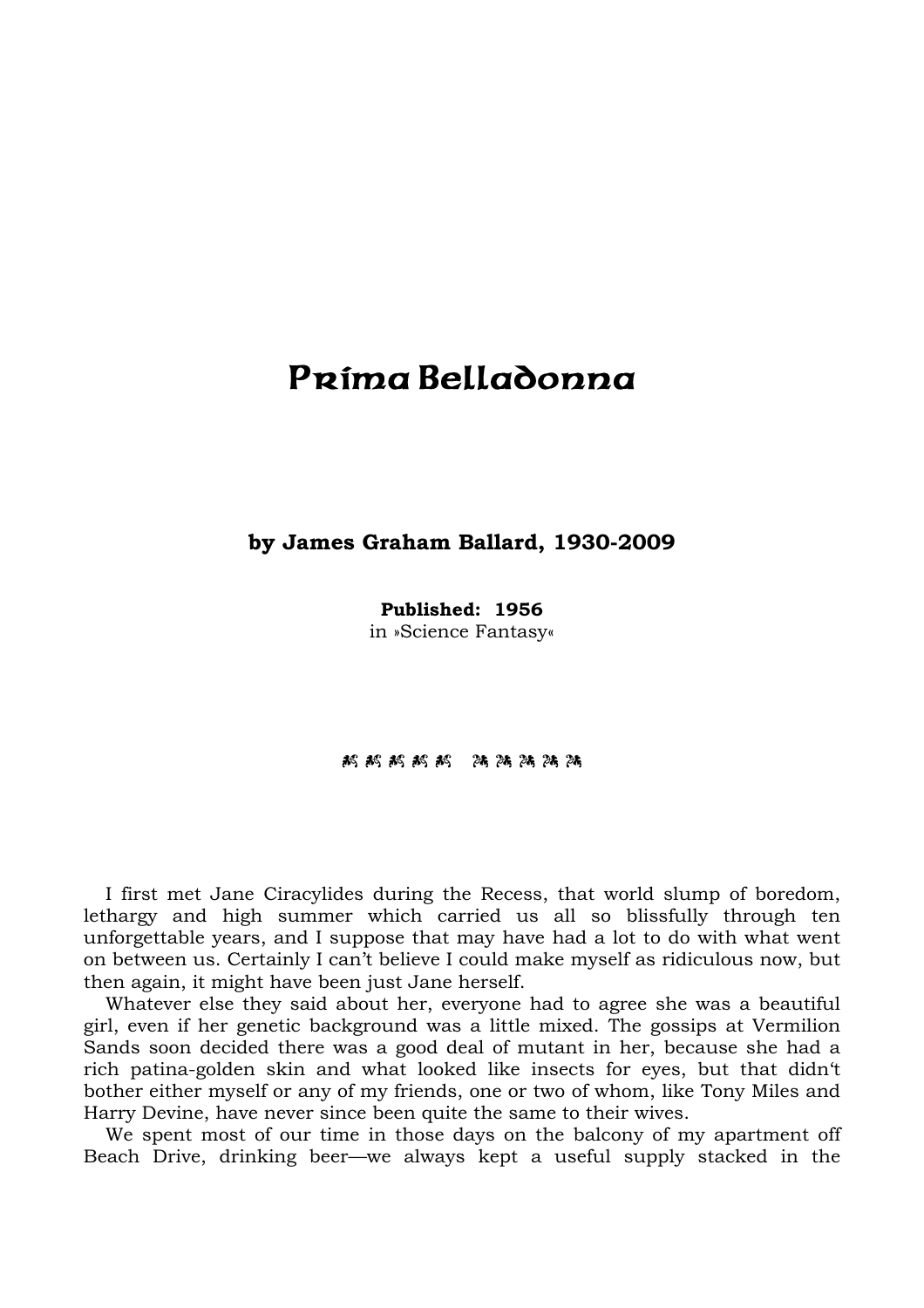refrigerator of my music shop on the street level—yarning in a desultory way and playing i-Go, a sort of decelerated chess which was popular then. None of the others ever did any work; Harry was an architect and Tony Miles sometimes sold a few ceramics to the tourists, but I usually put a couple of hours in at the shop each morning, getting off the foreign orders and turning the beer.

One particularly hot lazy day I'd just finished wrapping up a delicate soprano mimosa wanted by the Hamburg Oratorio Society when Harry phoned down from the balcony. "Parker's Choro-Flora?" he said. "You're guilty of overproduction. Come up here. Tony and I have something beautiful to show you."

When I went up I found them grinning happily like two dogs who had just discovered an interesting tree.

"Well?" I asked. "Where is it?"

Tony tilted his head slightly. "Over there."

I looked up and down the street, and across the face of the apartment house opposite.

"Careful, " he warned me. "Don't gape at her."

I slid into one of the wicker chairs and craned my head round cautiously.

"Fourth floor," Harry elaborated slowly, out of the side of his mouth. "One left from the balcony opposite. Happy now?"

"Dreaming," I told him, taking a long slow focus on her. "I wonder what else she can do?"

Harry and Tony sighed thankfully. "Well?" Tony asked.

"She's out of my league," I said. "But you two shouldn't have any trouble. Go over and tell her how much she needs you."

Harry groaned. "Don't you realize, this one is poetic, emergent, some thing straight out of the primal apocalyptic sea. She's probably divine." The woman was strolling around the lounge, rearranging the furniture, wearing almost nothing except a large metallic hat. Even in shadow the sinuous lines of her thighs and shoulders gleamed gold and burning. She was a walking galaxy of light. Vermilion Sands had never seen anything like her.

"The approach has got to be equivocal," Harry continued, gazing into his beer. "Shy, almost mystical. Nothing urgent or grabbing." The woman stooped down to unpack a suitcase and the metal vanes of her hat fluttered over her face. She saw us staring at her, looked around for a moment and lowered the blinds.

We sat back and looked thoughtfully at each other, like three triumvirs deciding how to divide an empire, not saying too much, and one eye watching for any chance of a double-deal.

Five minutes later the singing started.

At first I thought it was one of the azalea trios in trouble with an alkaline pH, but the frequencies were too high. They were almost out of the audible range, a thin tremolo quaver which came out of nowhere and rose up the back of the skull.

Harry and Tony frowned at me.

"Your livestock's unhappy about something," Tony told me. "Can you quieten it down?"

"It's not the plants," I told him. 'Can't be."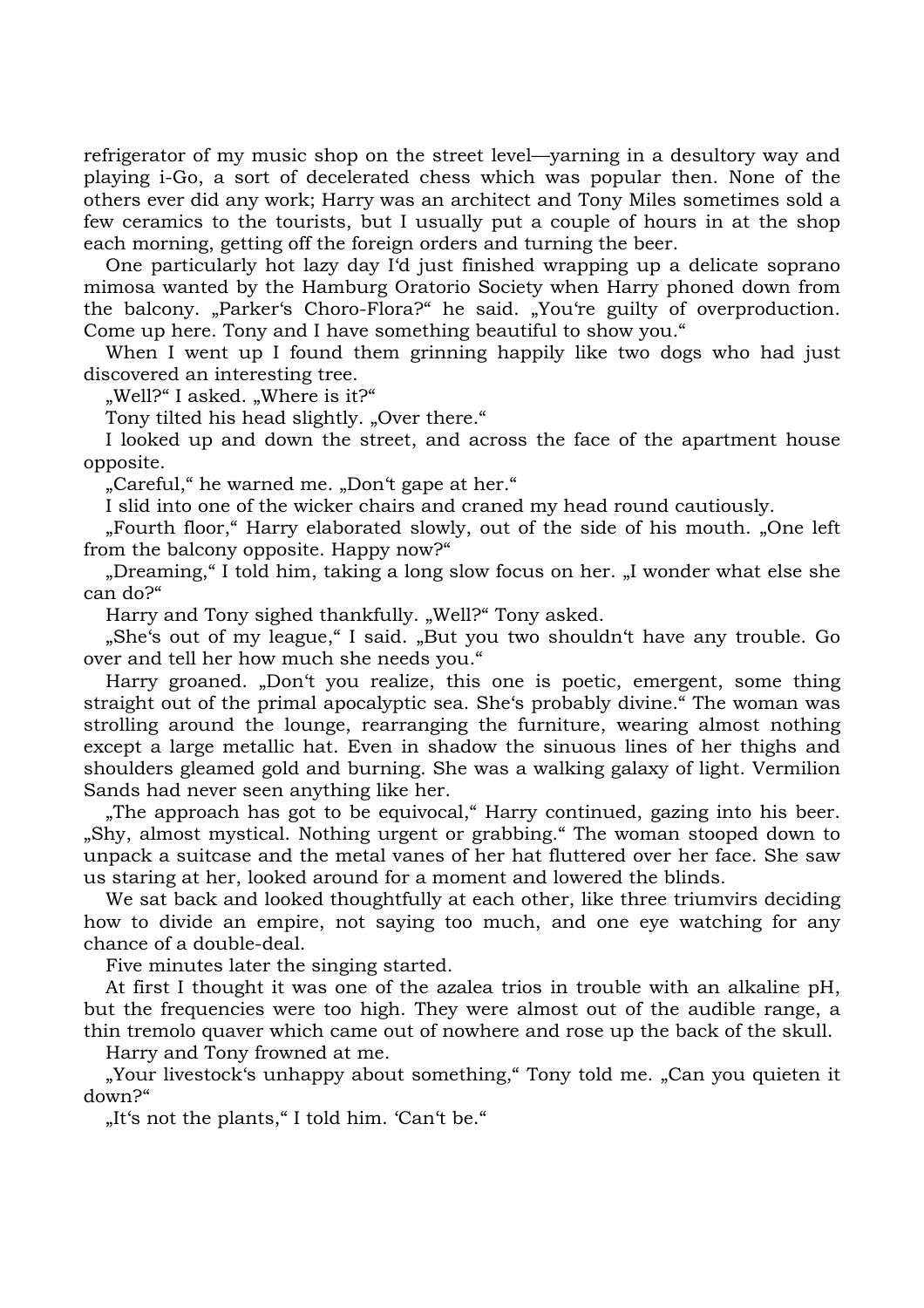The sound mounted in intensity, scraping the edges off my occipital bones. I was about to go down to the shop when Harry and Tony leapt out of their chairs and dived back against the wall.

"Steve, look out!" Tony yelled at me. He pointed wildly at the table I was leaning on, picked up a chair and smashed it down on the glass top. I stood up and brushed the fragments out of my hair.

"What the hell's the matter?"

Tony was looking down at the tangle of wickerwork tied round the metal struts of the table. Harry came forward and took my arm gingerly. "That was close. You all right?"

"It's gone," Tony said flatly. He looked carefully over the balcony floor and down over the rail into the street.

"What was it?" I asked.

Harry peered at me closely. "Didn't you see it? It was about three inches from you. Emperor scorpion, big as a lobster." He sat down weakly on a beer crate. "Must have been a sonic one. The noise has gone now."

After they'd left I cleared up the mess and had a quiet beer to myself. I could have sworn nothing had got on to the table.

On the balcony opposite, wearing a gown of ionized fibre, the golden woman was watching me.

I found out who she was the next morning. Tony and Harry were down at the beach with their wives, probably enlarging on the scorpion, and I was in the shop tuning up a Khan-Arachnid orchid with the UV lamp. It was a difficult bloom, with a normal full range of twenty-four octaves, but unless it got a lot of exercise it tended to relapse into neurotic minor-key transpositions which were the devil to break. And as the senior bloom in the shop it naturally affected all the others. Invariably when I opened the shop in the mornings, it sounded like a madhouse, but as soon as I'd fed the Arachnid and straightened out one or two pH gradients the rest promptly took their cues from it and dimmed down quietly in their control tanks, two-time, three-four, the multi-tones, all in perfect harmony.

There were only about a dozen true Arachnids in captivity; most of the others were either mutes or grafts from dicot stems, and I was lucky to have mine at all. I'd bought the place five years earlier from an old half-deaf man called Sayers, and the day before he left he moved a lot of rogue stock out to the garbage disposal scoop behind the apartment block.

Reclaiming some of the tanks, I'd come across the Arachnid, thriving on a diet of algae and perished rubber tubing.

Why Sayers had wanted to throw it away I had never discovered. Before he came to Vermilion Sands he'd been a curator at the Kew Conservatoire where the first choro-flora had been bred, and had worked under the Director, Dr Mandel. As a young botanist of twenty-five Mandel had discovered the prime Arachnid in the Guiana forest. The orchid took its name from the Khan-Arachnid spider which pollinated the flower, simultaneously laying its own eggs in the fleshy ovule, guided, or as Mandel always insisted, actually mesmerized to it by the vibrations which the orchid's calyx emitted at pollination time.

The first Arachnid orchids beamed out only a few random frequencies, but by cross-breeding and maintaining them artificially at the pollination stage Mandel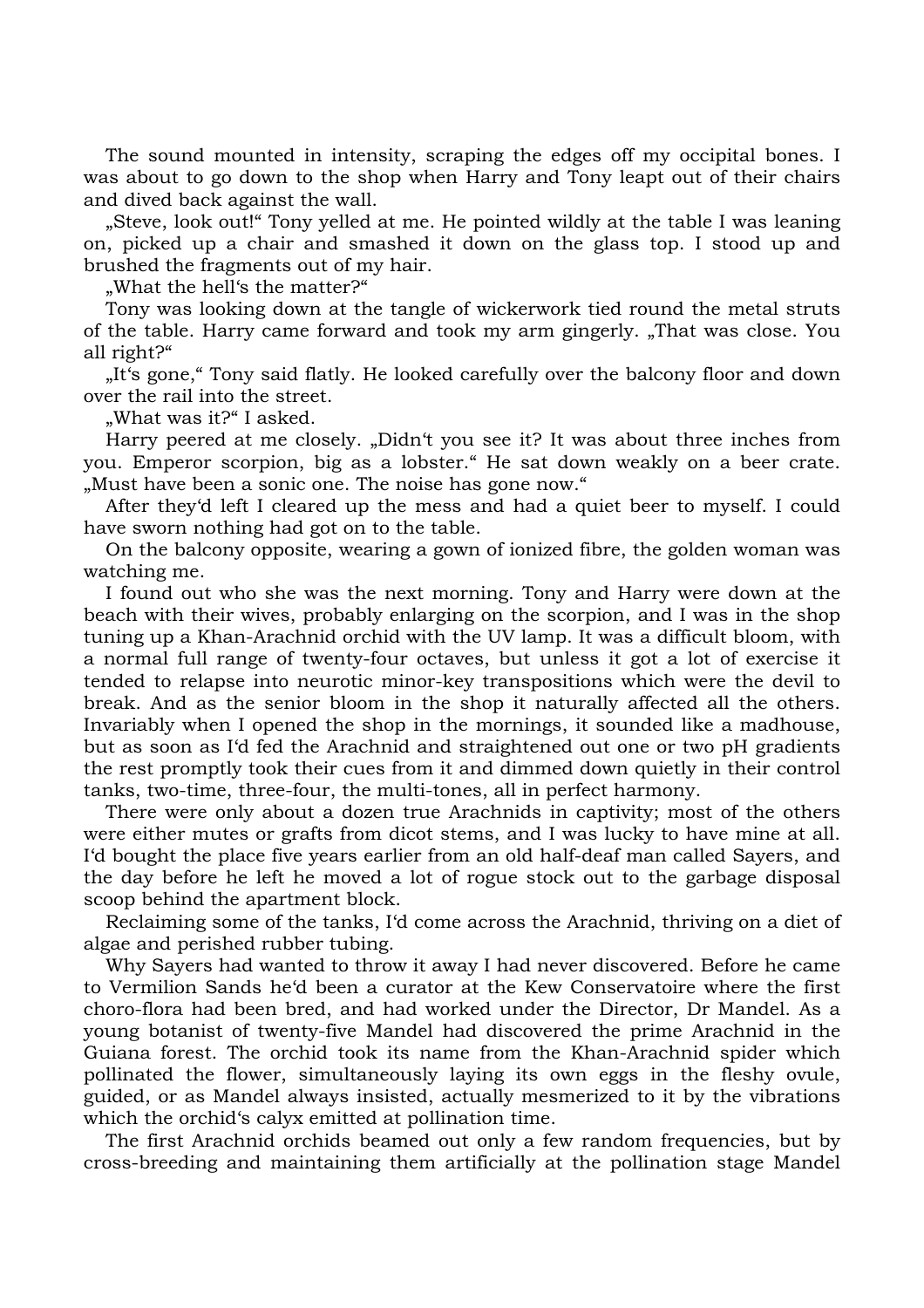had produced a strain that spanned a maximum of twenty-four octaves. Not that he had ever been able to hear them. At the climax of his life's work Mandel, like Beethoven, was stone deaf, but apparently by merely looking at a blossom he could listen to its music.

Strangely though, after he went deaf he never looked at an Arachnid. That morning I could almost understand why. The orchid was in a vicious mood. First it refused to feed, and I had to coax it along in a fluoraldehyde flush, and then it started going ultra-sonic, which meant complaints from all the dog owners in the area. Finally it tried to fracture the tank by resonating.

The whole place was in uproar, and I was almost resigned to shutting them down and waking them all by hand individually—a backbreaking job with eighty tanks in the shop—when everything suddenly died away to a murmur.

I looked round and saw the golden-skinned woman walk in.

"Good morning," I said. "They must like you."

She laughed pleasantly. "Hello. Weren't they behaving?"

Under the black beach robe her skin was a softer, more mellow gold, and it was her eyes that held me. I could just see them under the wide-brimmed hat. Insect legs wavered delicately round two points of purple light.

She walked over to a bank of mixed ferns and stood looking at them. The ferns reached out towards her and trebled eagerly in their liquid fluted voices.

"Aren't they sweet?" she said, stroking the fronds gently. "They need so much" affection."

Her voice was low in the register, a breath of cool sand pouring, with a lilt that gave it music.

"I've just come to Vermilion Sands," she said, "and my apartment seems awfully quiet. Perhaps if I had a flower, one would be enough, I shouldn't feel so lonely."

I couldn't take my eyes off her.

"Yes," I agreed, brisk and businesslike. "What about something colourful? This Sumatra Samphire, say? It's a pedigree mezzo-soprano from the same follicle as the Bayreuth Festival Prima Belladonna."

"No," she said. "It looks rather cruel."

"Or this Louisiana Lute Lily? If you thin out its SO2 it'll play some beautiful madrigals. I'll show you how to do it."

She wasn't listening to me. Slowly, her hands raised in front of her breasts so that she almost seemed to be praying, she moved towards the display counter on which the Arachnid stood.

"How beautiful it is," she said, gazing at the rich yellow and purple leaves hanging from the scarlet-ribbed vibrocalyx.

I followed her across the floor and switched on the Arachnid's audio so that she could hear it. Immediately the plant came to life. The leaves stiffened and filled with colour and the calyx inflated, its ribs sprung tautly. A few sharp disconnected notes spat out.

"Beautiful, but evil," I said.

"Evil?" she repeated. "No, proud." She stepped closer to the orchid and looked down into its malevolent head. The Arachnid quivered and the spines on its stem arched and flexed menacingly.

"Careful, "I warned her. "It's sensitive to the faintest respiratory sounds."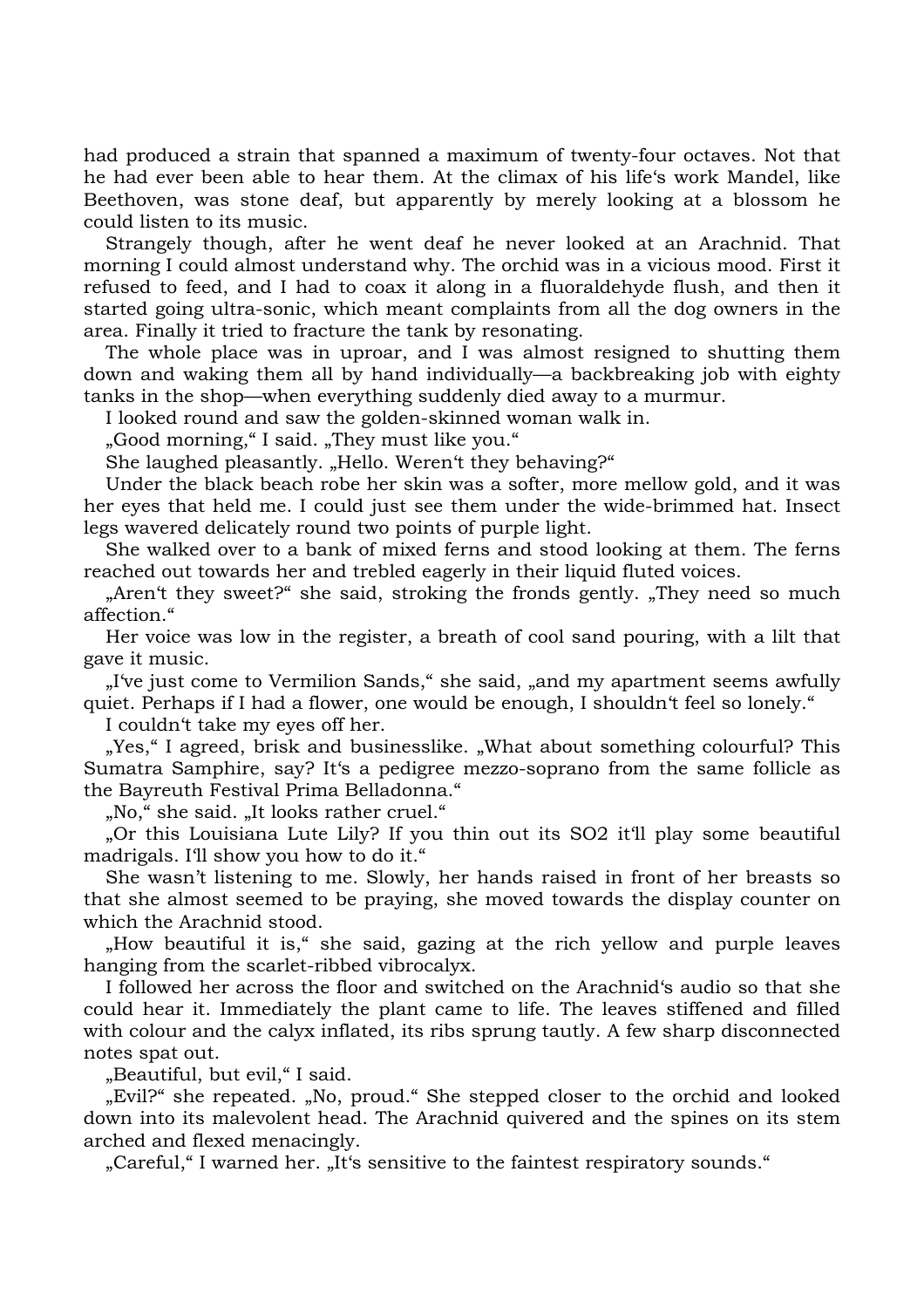"Quiet," she said, waving me back. "I think it wants to sing."

"Those are only key fragments," I told her. "It doesn't perform. I use it as a frequency—"

"Listen!" She held my arm and squeezed it tightly.

A low, rhythmic fusion of melody had been coming from the plants around the shop, and mounting above them I heard a single stronger voice calling out, at first a thin high-pitched reed of sound that began to pulse and deepen and finally swelled into full baritone, raising the other plants in chorus about itself.

I had never heard the Arachnid sing before. I was listening to it open-eared when I felt a glow of heat burn against my arm. I turned and saw the woman staring intently at the plant, her skin aflame, the insects in her eyes writhing insanely. The Arachnid stretched out towards her, calyx erect, leaves like bloodred sabres.

I stepped round her quickly and switched off the argon feed. The Arachnid sank to a whimper, and around us there was a nightmarish babel of broken notes and voices toppling from high C's and L's into discord. A faint whispering of leaves moved over the silence.

The woman gripped the edge of the tank and gathered herself. Her skin dimmed and the insects in her eyes slowed to a delicate wavering. "Why did you turn it off?" she asked heavily.

"I'm sorry," I said. "But I've got ten thousand dollars' worth of stock here and that sort of twelve-tone emotional storm can blow a lot of valves. Most of these plants aren't equipped for grand opera."

She watched the Arachnid as the gas drained out of its calyx. One by one its leaves buckled and lost their colour.

"How much is it?" she asked me, opening her bag.

"It's not for sale," I said. "Frankly I've no idea how it picked up those bars—"

"Will a thousand dollars be enough?" she asked, her eyes fixed on me steadily.

"I can't," I told her. "I'd never be able to tune the others without it. Anyway," I added, trying to smile, "that Arachnid would be dead in ten minutes if you took it out of its vivarium. All these cylinders and leads would look a little odd inside your lounge."

", Yes, of course, " she agreed, suddenly smiling back at me. "I was stupid."

She gave the orchid a last backward glance and strolled away across the floor to the long Tchaikovsky section popular with the tourists. "Pathetique," she read off a label at random. "I'll take this."

I wrapped up the scabia and slipped the instructional booklet into the crate, keeping my eye on her all the time.

"Don't look so alarmed," she said with amusement. "I've never heard anything like that before."

I wasn't alarmed. It was that thirty years at Vermilion Sands had narrowed my horizons.

"How long are you staying at Vermilion Sands?" I asked her. "I open at the Casino tonight," she said. She told me her name was Jane Ciracylides and that she was a speciality singer.

"Why don't you look in?" she asked, her eyes fluttering mischievously. "I come on at eleven. You may find it interesting."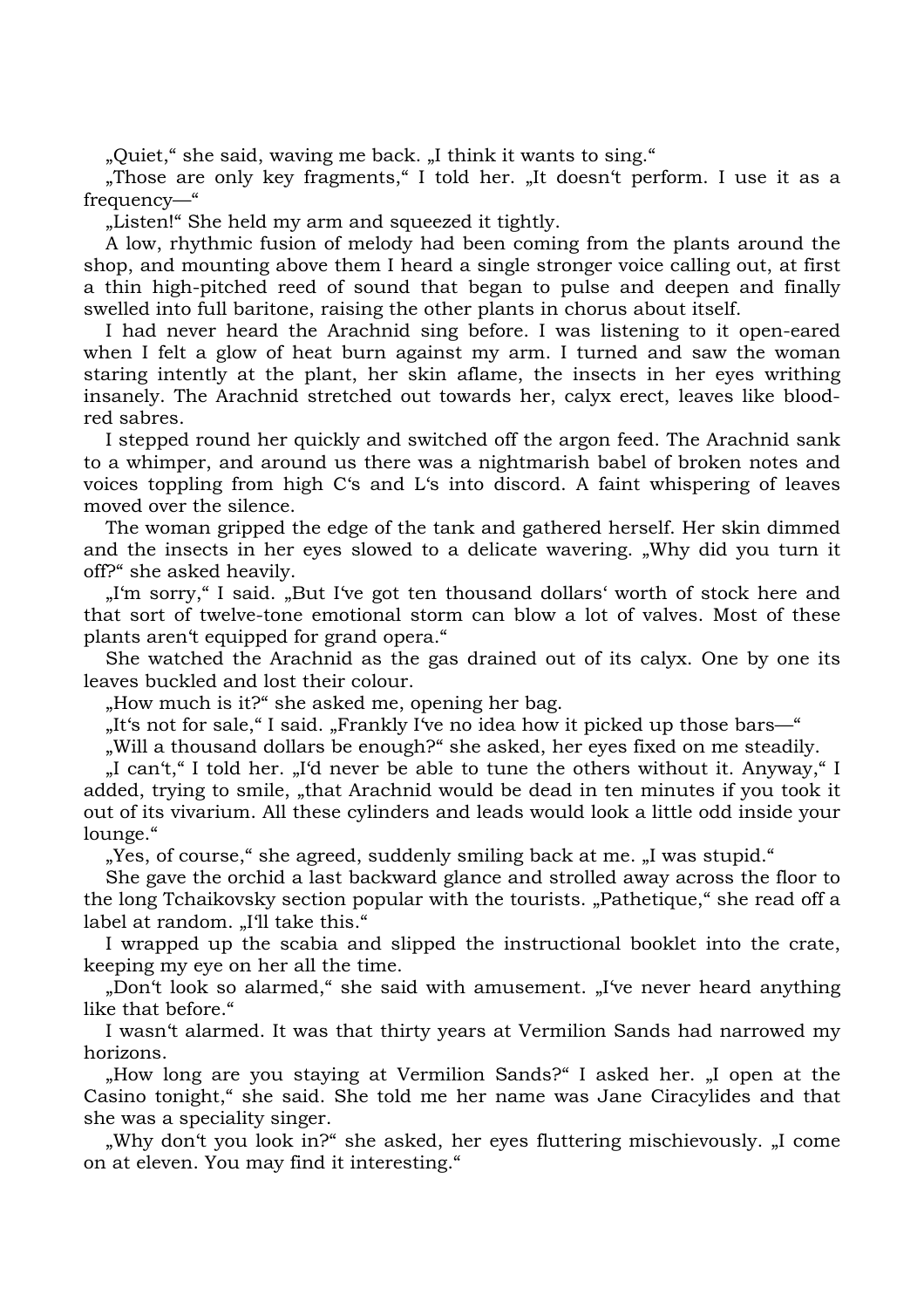I did. The next morning Vermilion Sands hummed. Jane created a sensation. After her performance three hundred people swore they'd seen everything from a choir of angels taking the vocal in the music of the spheres to Alexander's Ragtime Band. As for myself, perhaps I'd listened to too many flowers, but at least I knew where the scorpion on the balcony had come from.

Tony Miles had heard Sophie Tucker singing the *St Louis Blues*, and Harry, the elder Bach conducting the B Minor Mass.

They came round to the shop and argued over their respective perfor mances while I wrestled with the flowers.

"Amazing," Tony exclaimed. "How does she do it? Tell me."

"The Heidelberg score," Harry ecstased. "Sublime, absolute." He looked irritably at the flowers. "Can't you keep these things quiet? They're making one hell of a row."

They were, and I had a shrewd idea why. The Arachnid was completely out of control, and by the time I'd clamped it down in a weak saline it had blown out over three hundred dollars' worth of shrubs.

.The performance at the Casino last night was nothing on the one she gave here yesterday," I told them. "The Ring of the Niebelungs played by Stan Kenton. That Arachnid went insane. I'm sure it wanted to kill her." Harry watched the plant convulsing its leaves in rigid spasmic movements.

"If you ask me it's in an advanced state of rut. Why should it want to kill her?"

"Her voice must have overtones that irritate its calyx. None of the other plants minded. They cooed like turtle doves when she touched them." Tony shivered happily.

Light dazzled in the street outside.

I handed Tony the broom. "Here, lover, brace yourself on that. Miss Ciracylides is dying to meet you."

Jane came into the shop, wearing a flame yellow cocktail skirt and another of her hats.

I introduced her to Harry and Tony.

"The flowers seem very quiet this morning," she said. "What's the matter with them?"

"I'm cleaning out the tanks," I told her. "By the way, we all want to congratulate you on last night. How does it feel to be able to name your fiftieth city?"

She smiled shyly and sauntered away round the shop. As I knew she would, she stopped by the Arachnid and levelled her eyes at it. I wanted to see what she'd say, but Harry and Tony were all around her, and soon got her up to my apartment, where they had a hilarious morning playing the fool and raiding my scotch.

"What about coming out with us after the show tonight?" Tony asked her. "We can go dancing at the Flamingo."

"But you're both married," Jane protested. "Aren't you worried about your reputations?"

"Oh, we'll bring the girls," Harry said airily. "And Steve here can come along and hold your coat."

We played i-Go together. Jane said she'd never played the game before, but she had no difficulty picking up the rules, and when she started sweeping the board with us I knew she was cheating. Admittedly it isn't every day that you get a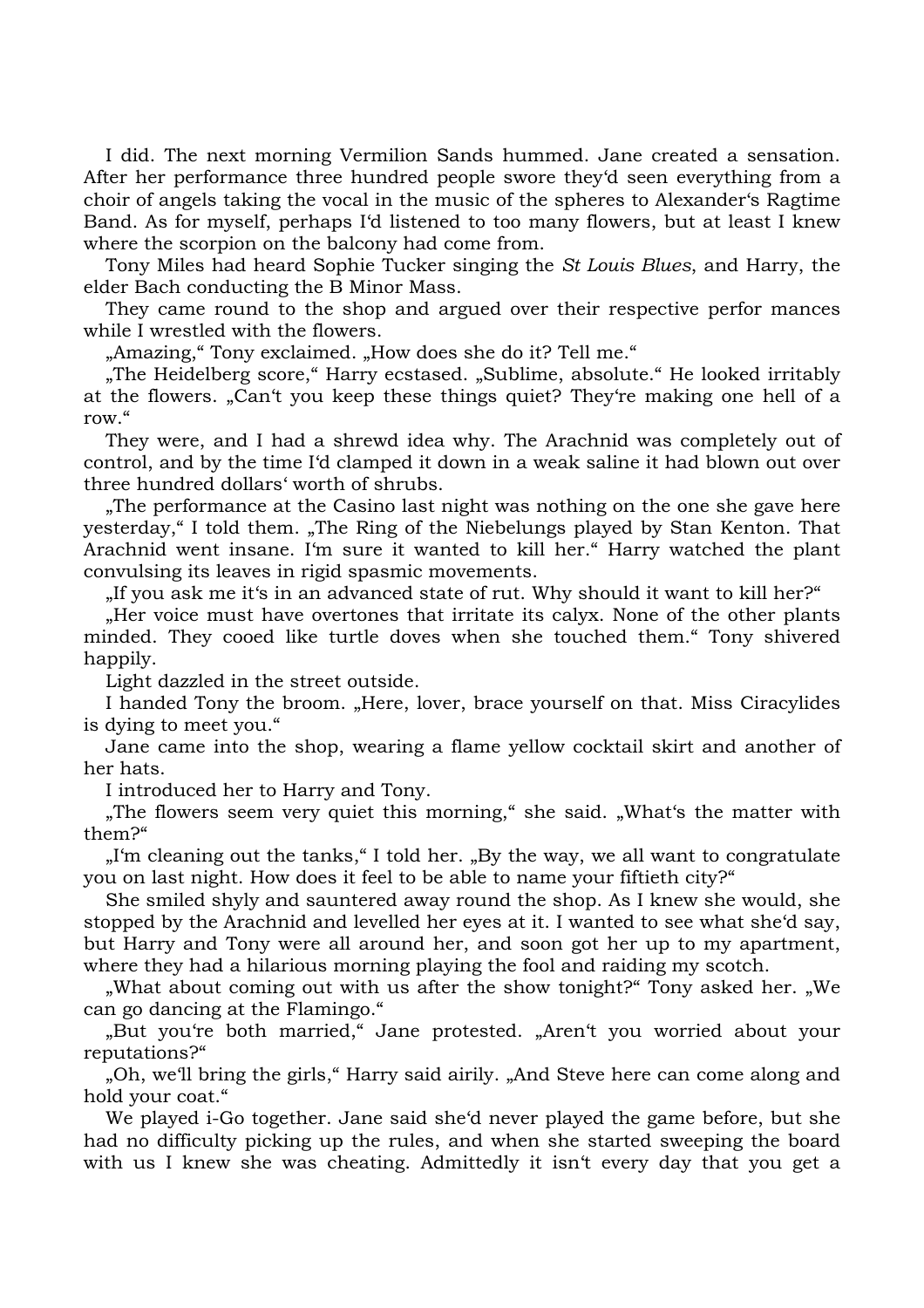chance to play i-Go with a golden-skinned woman with insects for eyes, but never the less I was annoyed. Harry and Tony, of course, didn't mind.

"She's charming," Harry said, after she'd left. "Who cares? It's a stupid game anyway."

"I care," I said. "She cheats."

The next three or four days at the shop were an audio-vegetative armageddon. Jane came in every morning to look at the Arachnid, and her presence was more than the flower could bear.

Unfortunately I couldn't starve the plants below their thresholds. They needed exercise and they had to have the Arachnid to lead them. But instead of running through its harmonic scales the orchid only screeched and whined. It wasn't the noise, which only a couple of dozen people complained about, but the damage being done to their vibratory chords that worried me.

Those in the seventeenth century catalogues stood up well to the strain, and the moderns were immune, but the Romantics burst their calyxes by the score. By the third day after Jane's arrival I'd lost two hundred dollars' worth of Beethoven and more Mendelssohn and Schubert than I could bear to think about.

Jane seemed oblivious to the trouble she was causing me.

"What's wrong with them all?" she asked, surveying the chaos of gas cylinders and drip feeds spread across the floor.

"I don't think they like you," I told her. "At least the Arachnid doesn't. Your voice may move men to strange and wonderful visions, but it throws that orchid into acute melancholia."

"Nonsense," she said, laughing at me. "Give it to me and I'll show you how to look after it."

"Are Tony and Harry keeping you happy?" I asked her. I was annoyed that I couldn't go down to the beach with them and instead had to spend my time draining tanks and titrating up norm solutions, none of which ever worked.

"They're very amusing," she said. "We play i-Go and I sing for them. But I wish you could come out more often."

After another two weeks I had to give up. I decided to close the plants down until Jane had left Vermilion Sands. I knew it would take me three months to rescore the stock, but I had no alternative. The next day I received a large order for mixed coloratura herbaceous from the Santiago Garden Choir.

They wanted delivery in three weeks.

"I'm sorry," Jane said, when she heard I wouldn't be able to fill the order. "You must wish that I'd never come to Vermilion Sands."

She stared thoughtfully into one of the darkened tanks.

"Couldn't I score them for you?" she suggested.

". No thanks, "I said, laughing. "I've had enough of that already."

"Don't be silly, of course I could."

I shook my head.

Tony and Harry told me I was crazy.

"Her voice has a wide enough range," Tony said. "You admit it yourself."

", What have you got against her?" Harry asked. "That she cheats at i-Go?"

"It's nothing to do with that," I said. "And her voice has a wider range than you think."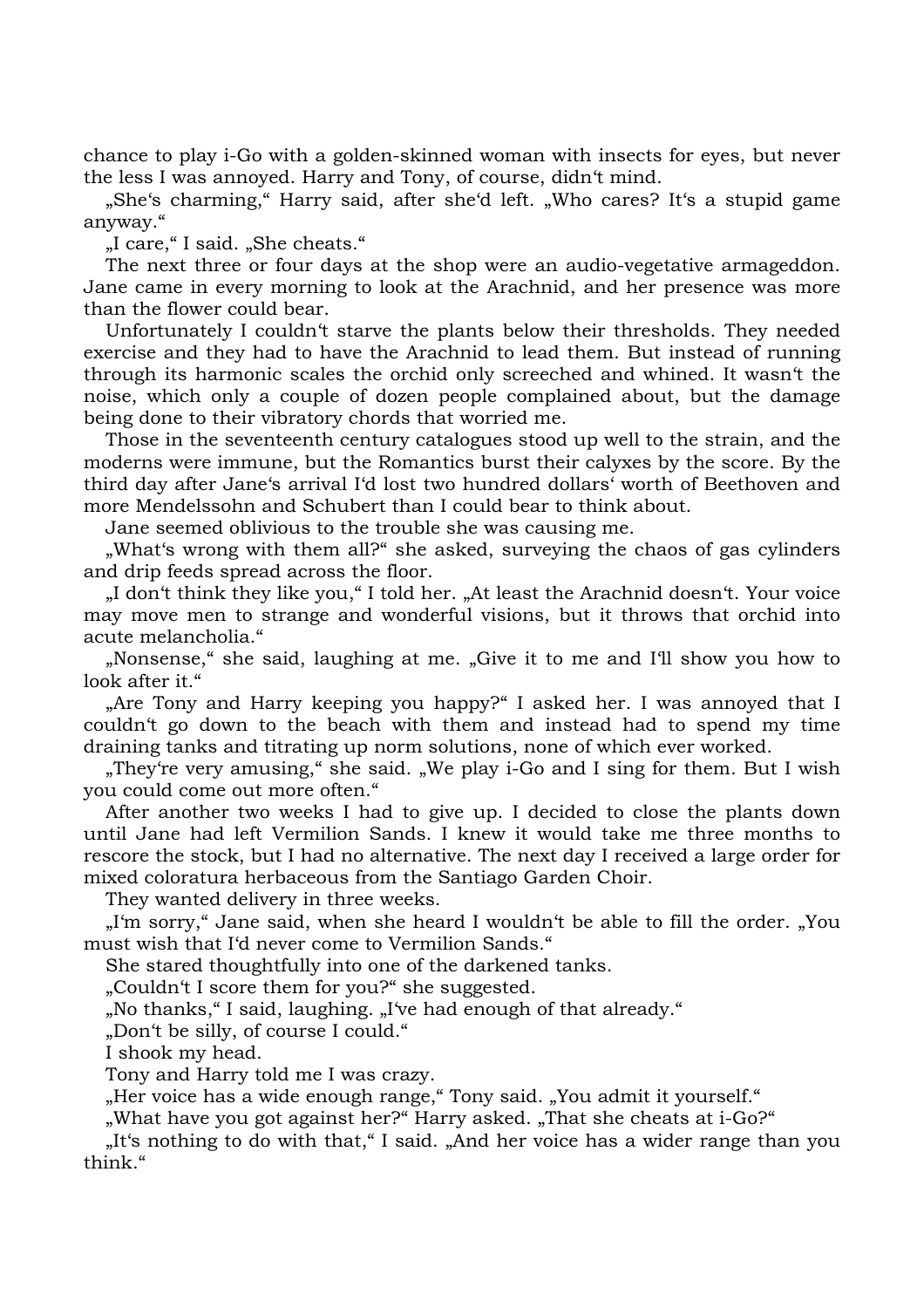We played i-Go at Jane's apartment. Jane won ten dollars from each of us.

"I am lucky," she said, very pleased with herself. "I never seem to lose." She counted up the bills and put them away carefully in her bag, her golden skin glowing.

Then Santiago sent me a repeat query.

I found Jane down among the cafés, holding off a siege of admirers. "Have you given in yet?" she asked me, smiling at the young men. "I don't know what you're doing to me, "I said, "but anything is worth trying."

Back at the shop I raised a bank of perennials past their thresholds. Jane helped me attach the gas and fluid lines.

"We'll try these first," I said. "Frequencies 543-785. Here's the score."

Jane took off her hat and began to ascend the scale, her voice clear and pure. At first the Columbine hesitated and Jane went down again and drew them along with her. They went up a couple of octaves together and then the plants stumbled and went off at a tangent of stepped chords. "Try K sharp," I said. I fed a little chlorous acid into the tank and the Columbine followed her up eagerly, the infracalyxes warbling delicate variations on the treble clef.

"Perfect," I said.

It took us only four hours to fill the order.

"You're better than the Arachnid," I congratulated her. "How would you like a job? I'll fit you out with a large cool tank and all the chlorine you can breathe."

"Careful," she told me. "I may say yes. Why don't we rescore a few more of them while we're about it?"

"You're tired," I said. "Let's go and have a drink."

"Let me try the Arachnid," she suggested. "That would be more of a challenge."

Her eyes never left the flower. I wondered what they'd do if I left them together. Try to sing each other to death?

"No," I said. "Tomorrow perhaps."

We sat on the balcony together, glasses at our elbows, and talked the afternoon away. She told me little about herself, but I gathered that her father had been a mining engineer in Peru and her mother a dancer at a Lima vu-tavern. They'd wandered from deposit to deposit, the father digging his concessions, the mother signing on at the nearest bordello to pay the rent.

"She only sang, of course," Jane added. "Until my father came." She blew bubbles into her glass. "So you think I give them what they want at the Casino. By the way, what do you see?"

"I'm afraid I'm your one failure," I said. "Nothing. Except you."

She dropped her eyes. "That sometimes happens," she said. "I'm glad this time."

A million suns pounded inside me. Until then I'd been reserving judgment on myself.

Harry and Tony were polite, if disappointed.

"I can't believe it," Harry said sadly. "I won't. How did you do it?"

"That mystical left-handed approach, of course," I told him. "All ancient seas and dark wells."

"What's she like?"

Tony asked eagerly. "I mean, does she burn or just tingle?"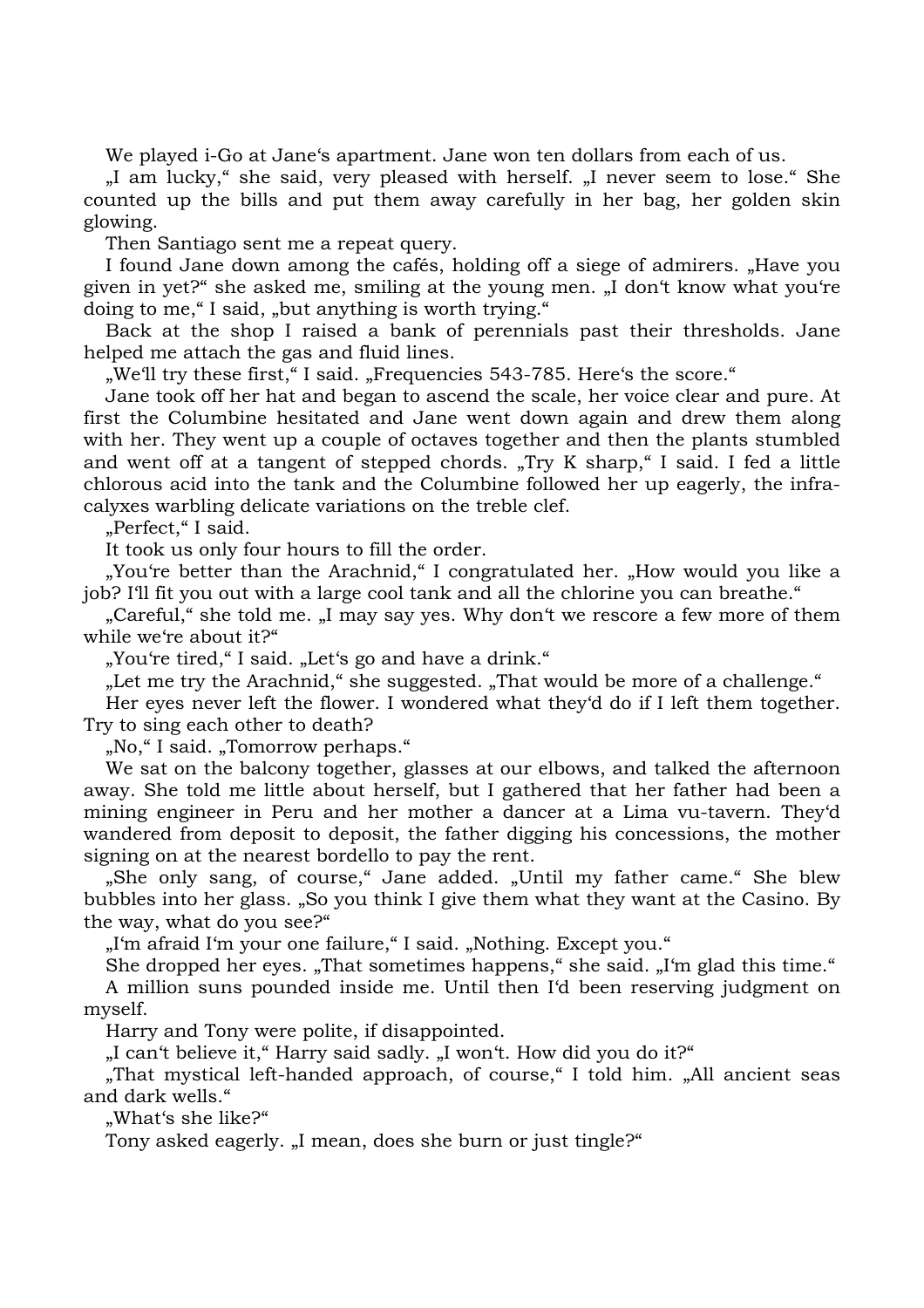Jane sang at the Casino every night from eleven to three, but apart from that I suppose we were always together. Sometimes in the late afternoons we'd drive out along the beach to the Scented Desert and sit alone by one of the pools, watching the sun fall away behind the reefs and hills, lulling ourselves on the rose-sick air. When the wind began to blow cool across the sand we'd slip down into the water, bathe ourselves and drive back to town, filling the streets and café terraces with jasmine and musk-rose and helianthemum.

On other evenings we'd go down to one of the quiet bars at Lagoon West, and have supper out on the flats, and Jane would tease the waiters and sing honeybirds and angelcakes to the children who came in across the sand to watch her.

I realize now that I must have achieved a certain notoriety along the beach, but I didn't mind giving the old women—and beside Jane they all seemed to be old women—something to talk about. During the Recess no one cared very much about anything, and for that reason I never questioned myself too closely over my affair with Jane Ciracylides.

As I sat on the balcony with her looking out over the cool early evenings or felt her body glowing beside me in the darkness I allowed myself few anxieties.

Absurdly, the only disagreement I ever had with her was over her cheating.

I remember that I once taxed her with it.

"Do you know you've taken over five hundred dollars from me, Jane? You're still doing it. Even now!"

She laughed impishly. "Do I cheat? I'll let you win one day."

"But why do you?" I insisted.

"It's more fun to cheat," she said. "Otherwise it's so boring."

"Where will you go when you leave Vermilion Sands?" I asked her. She looked at me in surprise. "Why do you say that? I don't think I shall ever leave."

"Don't tease me, Jane. You're a child of another world than this."

"My father came from Peru," she reminded me.

"But you didn't get your voice from him," I said. "I wish I could have heard your mother sing. Had she a better voice than yours, Jane?"

"She thought so. My father couldn't stand either of us."

That was the evening I last saw Jane. We'd changed, and in the half an hour before she left for the Casino we sat on the balcony and I listened to her voice, like a spectral fountain, pour its luminous notes into the air. The music remained with me even after she'd gone, hanging faintly in the darkness around her chair.

I felt curiously sleepy, almost sick on the air she'd left behind, and at 11.30, when I knew she'd be appearing on stage at the Casino, I went out for a walk along the beach.

As I left the elevator I heard music coming from the shop. At first I thought I'd left one of the audio switches on, but I knew the voice only too well. The windows of the shop had been shuttered, so I got in through the passage which led from the garage courtyard round at the back of the apartment house.

The lights had been turned out, but a brilliant glow filled the shop, throwing a golden fire on to the tanks along the counters. Across the ceiling liquid colours danced in reflection.

The music I had heard before, but only in overture.